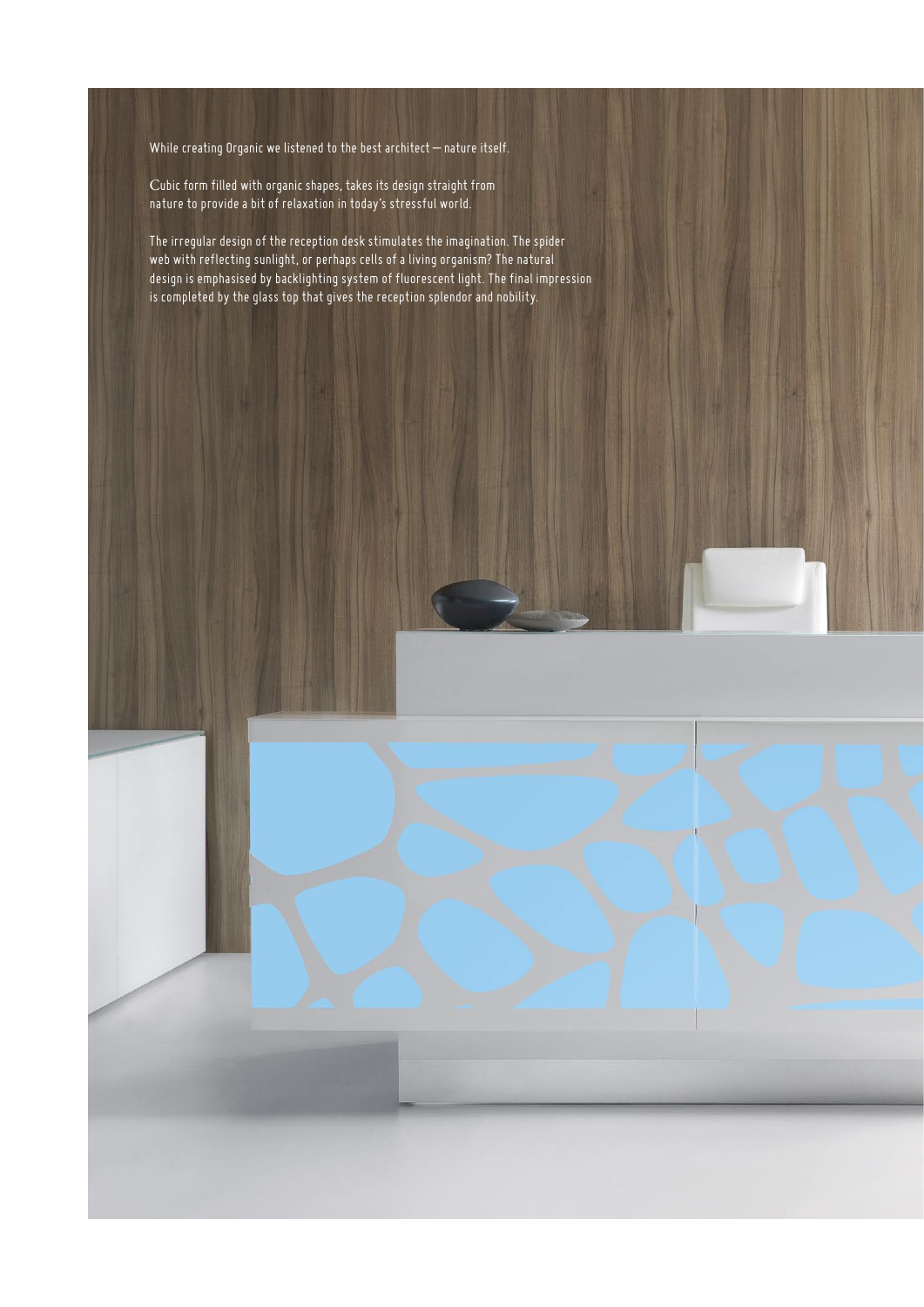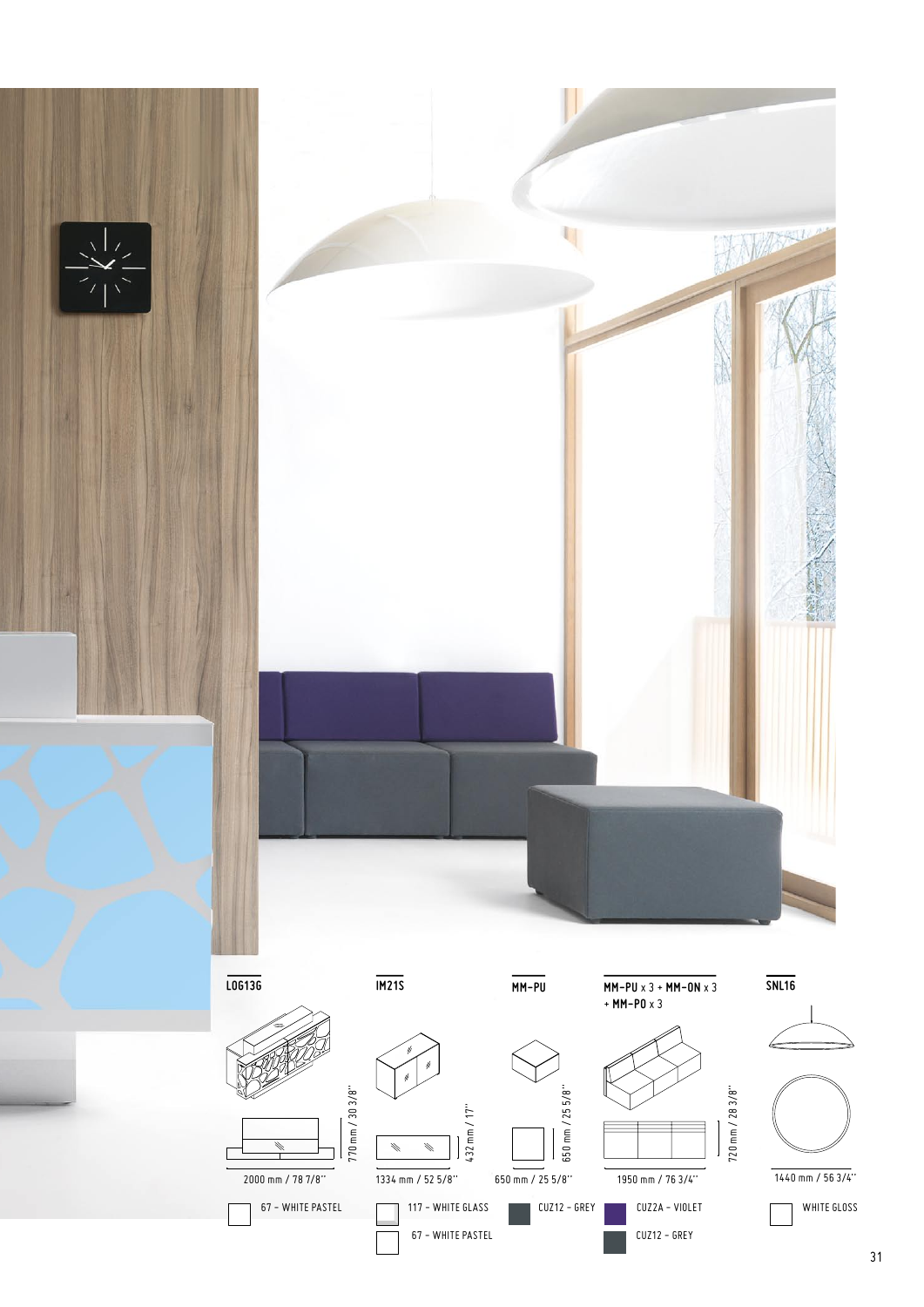

## Soft design attracts attention.

The modular system allows you to create the reception desk corresponding to your own needs. The stylish design can decorate all the whole front of the counter or it can protrude on the left or right side. White makes the reception desk look fresh and gives plenty of options to arrange the place allowing individual ideas: white goes well with every other color.